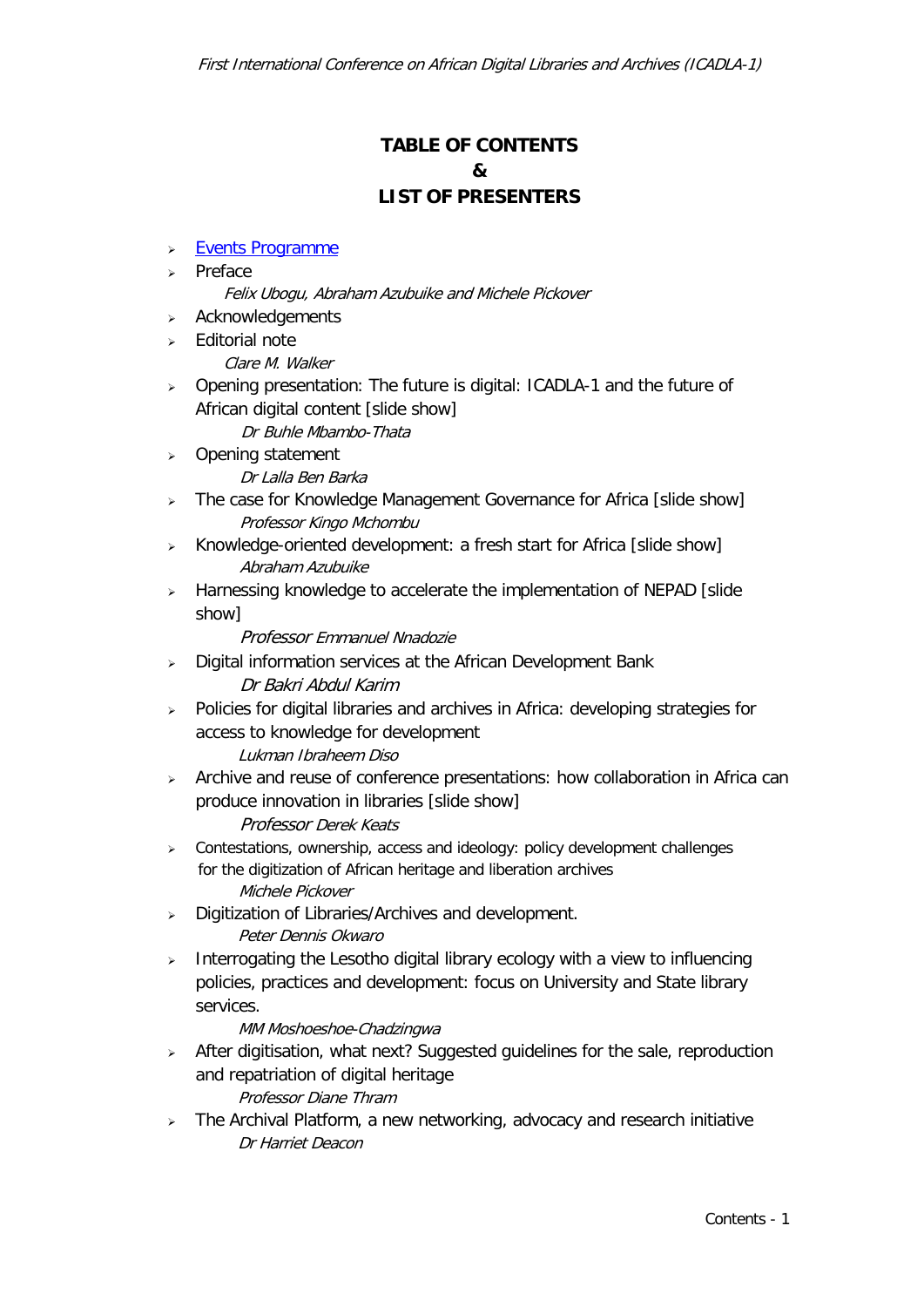- > The "first" and "third world" in Africa: knowledge access, challenges and current technological innovations in Africa Segametsi Molawa
- > Digitization strategies for legacy resources in Africa: incremental or collection-based approaches? Experience from the University of Botswana Monica Morrison
- $\triangleright$  Film archives: a decaying visual history David Forbes
- $\triangleright$  Capacity building in context [abstract and slide show] Alexio Motsi
- $\rightarrow$  Utilizing the e-Government framework as principles for the development of digital libraries and archives

Nerisa Kamar and S.C. Otenyo

- $\triangleright$  Providing access to knowledge in Africa: the need for capacity building in classification, indexing & abstracting skills Nwabuisi T. Imo and Uche H. Igbo
- $\triangleright$  Building capacity for archives and dissemination of information in Uganda: a case study of Uganda Broadcasting Corporation and Directorate of Information Professor Elisam Magara
- $\triangleright$  Digitization and data preservation centre: a collaborative initiative of Carnegie Foundation [sic] and National Research Foundation [slide show] Dr Daisy Selematsela
- $\triangleright$  Building online global access to African cultural heritage: DISA an appropriate model? [slide show]

Patricia Liebetrau

 $\triangleright$  Selective digitization of information: the CSIR's strategy for a sustainable effort [slide show]

Martie van Deventer

- $\triangleright$  Knowledge as a basis of development effectiveness: the automation/ digitization of library services of Islamic University in Uganda (IUIU), to enhance access to knowledge for development effectiveness Ssesanga Idrisa
- > Planning for building Digital Memory of the Sudan "DMS"<br>*Dr Rafaa A. Ghobrial and Professor Sami M. Sharif*
- Les bibliothèques et archives électroniques au Sénégal / Digital libraries and archives in Senegal [paper and slide show] Dr Mody Sow
- > Optimizing national transforming structures for Open Access agricultural repositories in Africa

Esther Kahinga

 $\triangleright$  Digital Libraries and prospects of a programme on technology-enhanced learning in Africa [paper and slide show]

Dr Baharul Islam

- $\triangleright$  IR and OA Initiatives in Africa [slide show] Felix N. Ubogu
- $\triangleright$  Institutional Repositories: towards harnessing knowledge for African development Kgomotso H. Moahi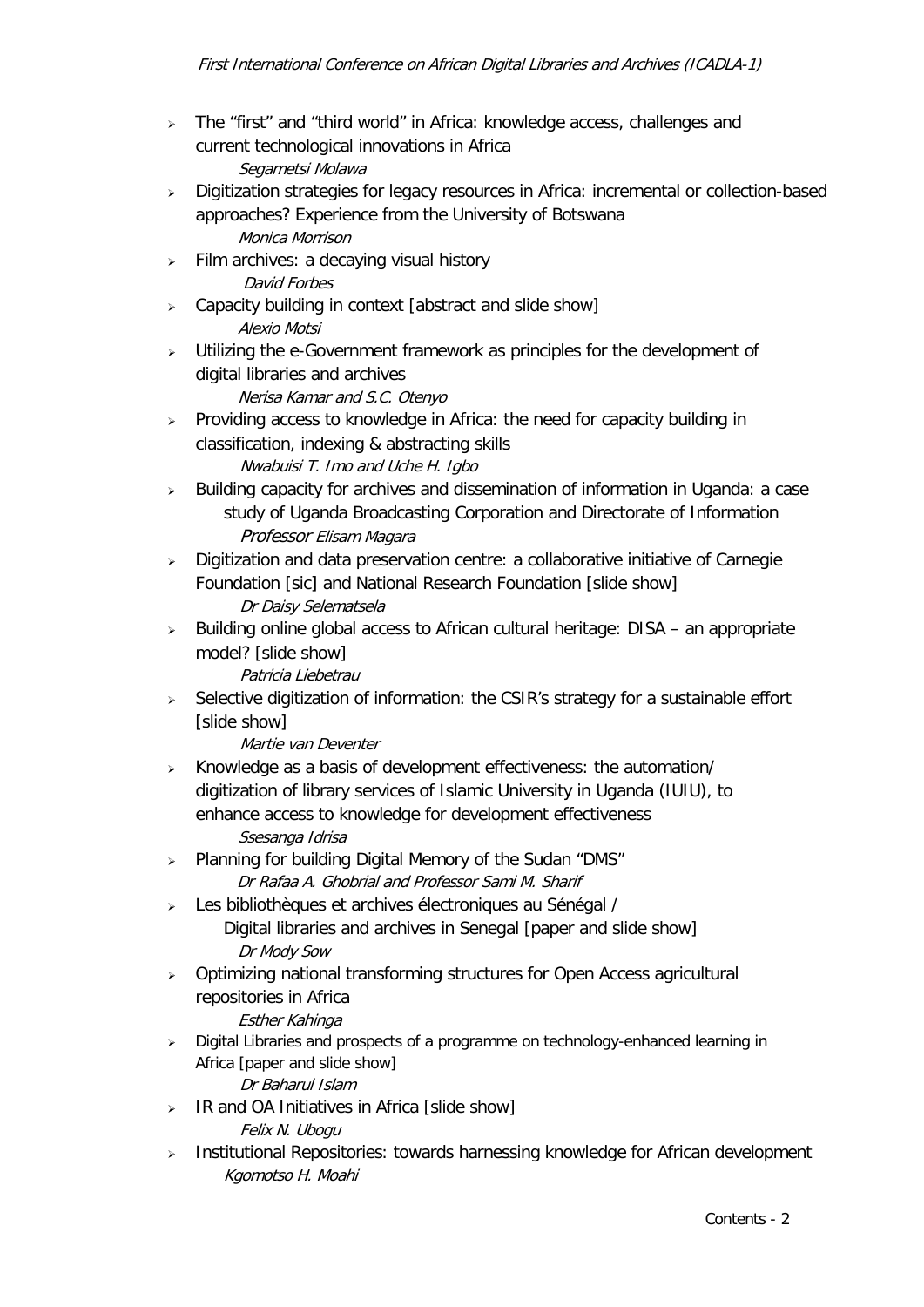- > It's VITAL to have Repository Services![slide show] Jack Bazuzi and Sílvia Guivernau
- > Think Big Start Small: institutional repositories: policies, strategies, technological options, standards and best practices.The case of the University of Buea

### Dr M. Th. Koelen, Dr Rosemary M. Shafack and Harry Ngum

 $\triangleright$  The progression from repositories to institutional repositories: a comparative examination of repositories at the Durban University of Technology and Stellenbosch University

Dr Reggie Raju and Roy Raju

 $\triangleright$  An institutional repository (IR) with local content (LC) at the Redeemer's University: benefits and challenges.

Dr Emmanuel 'Layi Adebayo

 $\triangleright$  Creating an institutional repository at the University of Dar es Salaam: some experiences

Paul D. Muneia

 $\triangleright$  Communiqué: Declaration, summary and recommendations